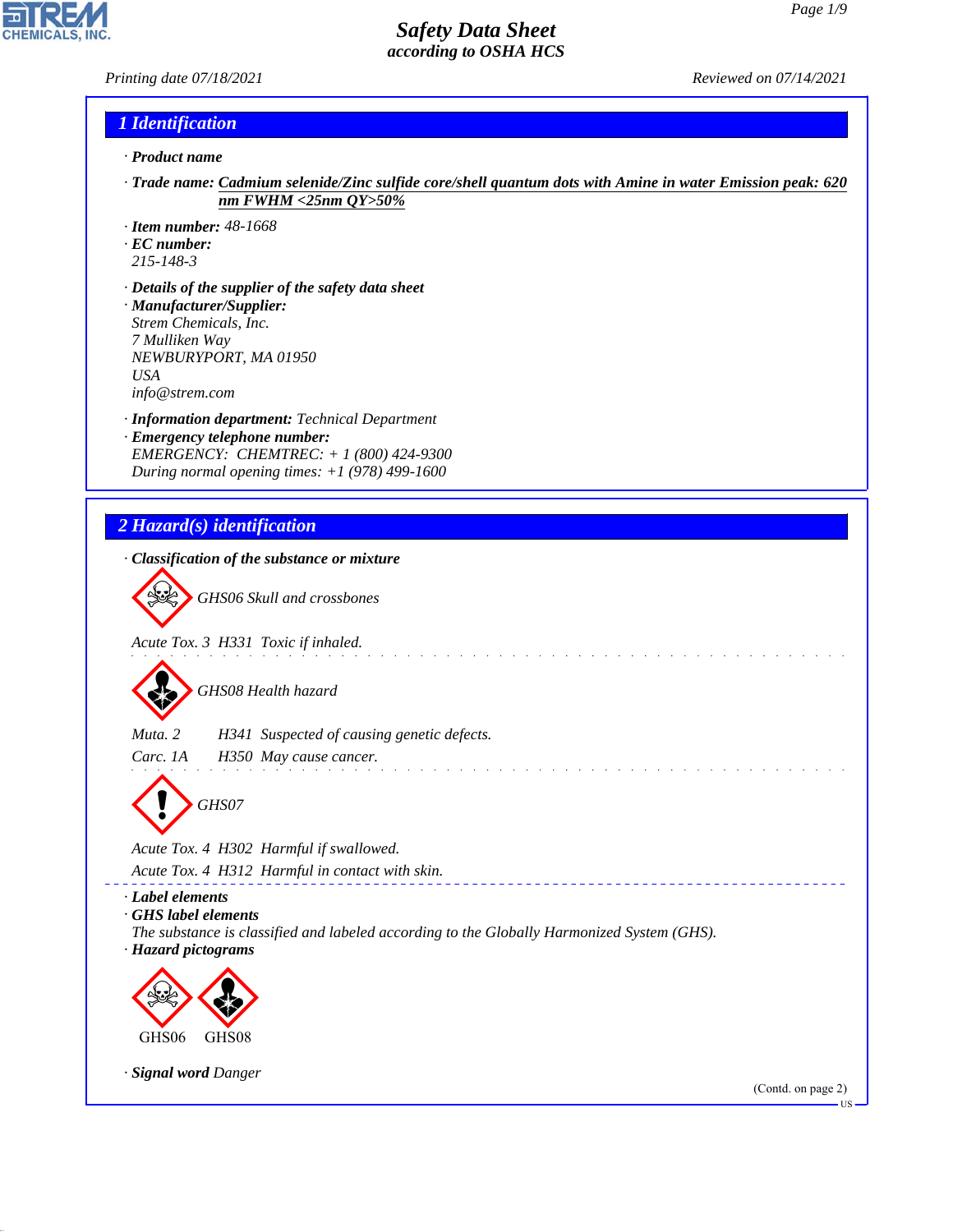ᄀ

**CHEMICALS, INC.** 

*Printing date 07/18/2021 Reviewed on 07/14/2021*

|                               | Trade name: Cadmium selenide/Zinc sulfide core/shell quantum dots with Amine in water Emission peak: 620 nm<br><b>FWHM &lt;25nm QY&gt;50%</b> |
|-------------------------------|-----------------------------------------------------------------------------------------------------------------------------------------------|
|                               | (Contd. of page 1)                                                                                                                            |
|                               | · Hazard-determining components of labeling:                                                                                                  |
|                               | Cadmium selenide/Zinc sulfide core/shell quantum dots with Amine in water Emission peak: 620 nm FWHM                                          |
| $<$ 25nm QY>50%               |                                                                                                                                               |
| · Hazard statements           |                                                                                                                                               |
|                               | H302+H312 Harmful if swallowed or in contact with skin.                                                                                       |
| H331                          | Toxic if inhaled.                                                                                                                             |
| H341                          | Suspected of causing genetic defects.                                                                                                         |
| H350                          | May cause cancer.                                                                                                                             |
|                               | · Precautionary statements                                                                                                                    |
| P280                          | Wear protective gloves/protective clothing/eye protection/face protection.                                                                    |
| P <sub>261</sub>              | Avoid breathing dust/fume/gas/mist/vapors/spray                                                                                               |
|                               | P305+P351+P338 If in eyes: Rinse cautiously with water for several minutes. Remove contact lenses, if present                                 |
|                               | and easy to do. Continue rinsing.                                                                                                             |
| $P304 + P340$                 | IF INHALED: Remove person to fresh air and keep comfortable for breathing.                                                                    |
| $P403 + P233$                 | Store in a well-ventilated place. Keep container tightly closed.                                                                              |
| <i>P501</i>                   | Dispose of contents/container in accordance with local/regional/national/international                                                        |
| · Classification system:      | regulations.                                                                                                                                  |
|                               | $\cdot$ NFPA ratings (scale 0 - 4)                                                                                                            |
|                               | $Health = 4$                                                                                                                                  |
|                               | $Fire = 0$                                                                                                                                    |
|                               | $Reactivity = 0$                                                                                                                              |
|                               | $\cdot$ HMIS-ratings (scale 0 - 4)                                                                                                            |
|                               |                                                                                                                                               |
| <b>HEALTH</b>                 | $Health = *4$                                                                                                                                 |
| <b>FIRE</b>                   | $Fire = 0$<br> 0                                                                                                                              |
| REACTIVITY <sup>0</sup>       | $Reactivity = 0$                                                                                                                              |
| $\cdot$ Other hazards         |                                                                                                                                               |
|                               | · Results of PBT and vPvB assessment                                                                                                          |
| · PBT: Not applicable.        |                                                                                                                                               |
| $\cdot$ vPvB: Not applicable. |                                                                                                                                               |
|                               |                                                                                                                                               |
|                               | <b>3 Composition/information on ingredients</b>                                                                                               |
|                               | · Chemical characterization: Substances                                                                                                       |
| CAS No. Description           |                                                                                                                                               |
|                               | Cadmium selenide/Zinc sulfide core/shell quantum dots with                                                                                    |
|                               | Amine in water Emission peak: 620 nm FWHM <25nm $QY>50\%$                                                                                     |
|                               | $\cdot$ Identification number(s)<br>$\cdot$ EC number: 215-148-3                                                                              |
|                               |                                                                                                                                               |
|                               |                                                                                                                                               |
| <b>4 First-aid measures</b>   |                                                                                                                                               |
|                               | · Description of first aid measures                                                                                                           |

*· General information:*

44.1.1

*Immediately remove any clothing soiled by the product.*

*Symptoms of poisoning may even occur after several hours; therefore medical observation for at least 48 hours after the accident.*

*Remove breathing apparatus only after contaminated clothing have been completely removed.*

(Contd. on page 3)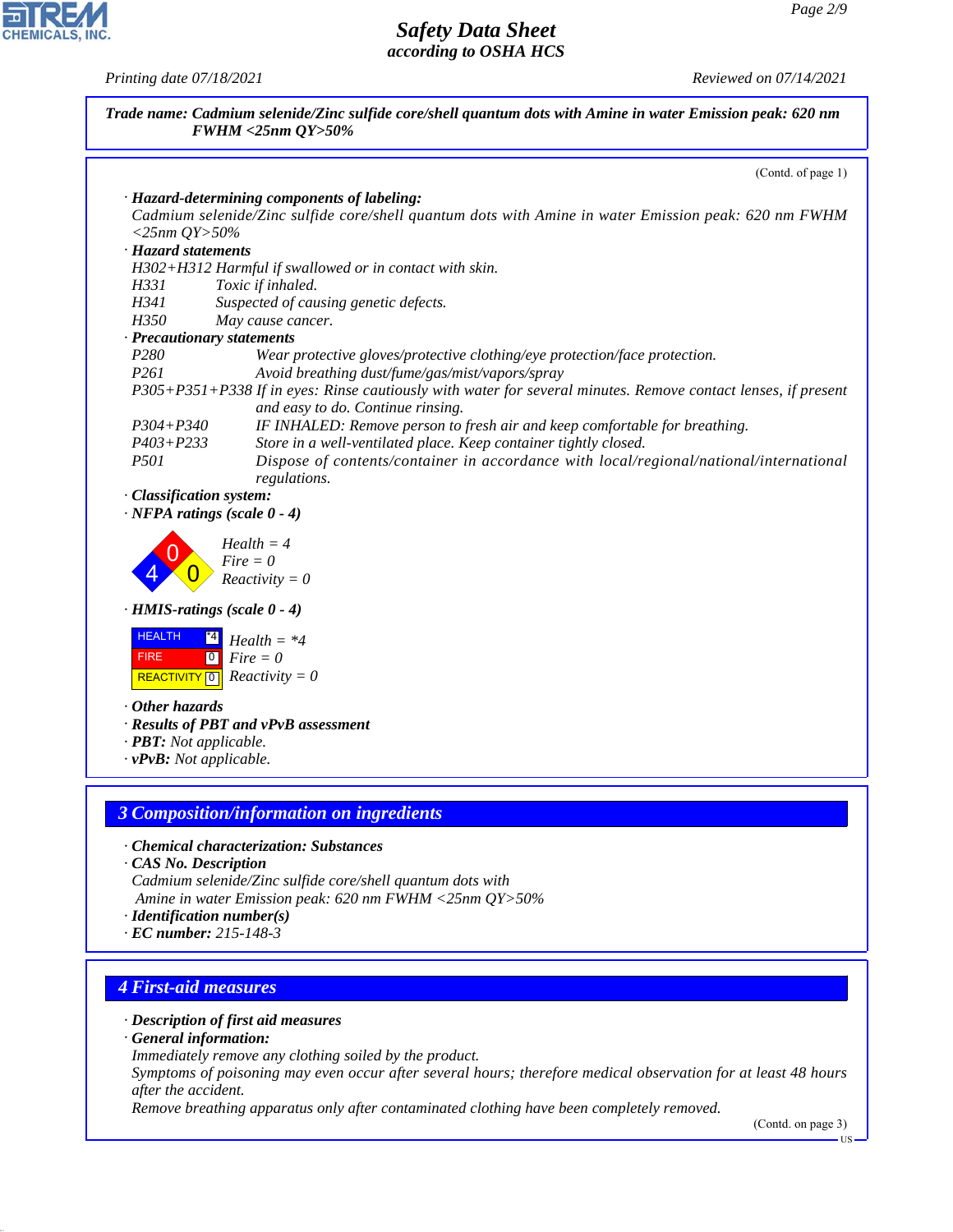*Printing date 07/18/2021 Reviewed on 07/14/2021*

*Trade name: Cadmium selenide/Zinc sulfide core/shell quantum dots with Amine in water Emission peak: 620 nm FWHM <25nm QY>50%*

(Contd. of page 2)

*In case of irregular breathing or respiratory arrest provide artificial respiration. · After inhalation:*

*Supply fresh air or oxygen; call for doctor.*

*In case of unconsciousness place patient stably in side position for transportation.*

*· After skin contact: Immediately wash with water and soap and rinse thoroughly.*

- *· After eye contact: Rinse opened eye for several minutes under running water. Then consult a doctor.*
- *· After swallowing: Immediately call a doctor.*
- *· Information for doctor:*
- *· Most important symptoms and effects, both acute and delayed No further relevant information available.*
- *· Indication of any immediate medical attention and special treatment needed*
- *No further relevant information available.*

### *5 Fire-fighting measures*

- *· Extinguishing media*
- *· Suitable extinguishing agents: Use fire fighting measures that suit the environment.*
- *· Special hazards arising from the substance or mixture No further relevant information available.*
- *· Advice for firefighters*
- *· Protective equipment: Mouth respiratory protective device.*

### *6 Accidental release measures*

*· Personal precautions, protective equipment and emergency procedures Not required.*

*· Environmental precautions:*

*Do not allow product to reach sewage system or any water course.*

*Inform respective authorities in case of seepage into water course or sewage system.*

*Do not allow to enter sewers/ surface or ground water.*

- *· Methods and material for containment and cleaning up:*
- *Absorb with liquid-binding material (sand, diatomite, acid binders, universal binders, sawdust).*
- *Dispose contaminated material as waste according to item 13.*
- *Ensure adequate ventilation.*
- *· Reference to other sections*
- *See Section 7 for information on safe handling.*
- *See Section 8 for information on personal protection equipment.*
- *See Section 13 for disposal information.*

### *· Protective Action Criteria for Chemicals*

*· PAC-1:*

*Substance is not listed.*

#### *· PAC-2:*

*Substance is not listed.*

*· PAC-3:*

*Substance is not listed.*

# *7 Handling and storage*

*· Handling:*

44.1.1

*· Precautions for safe handling*

*Ensure good ventilation/exhaustion at the workplace. Open and handle receptacle with care.*

(Contd. on page 4)

US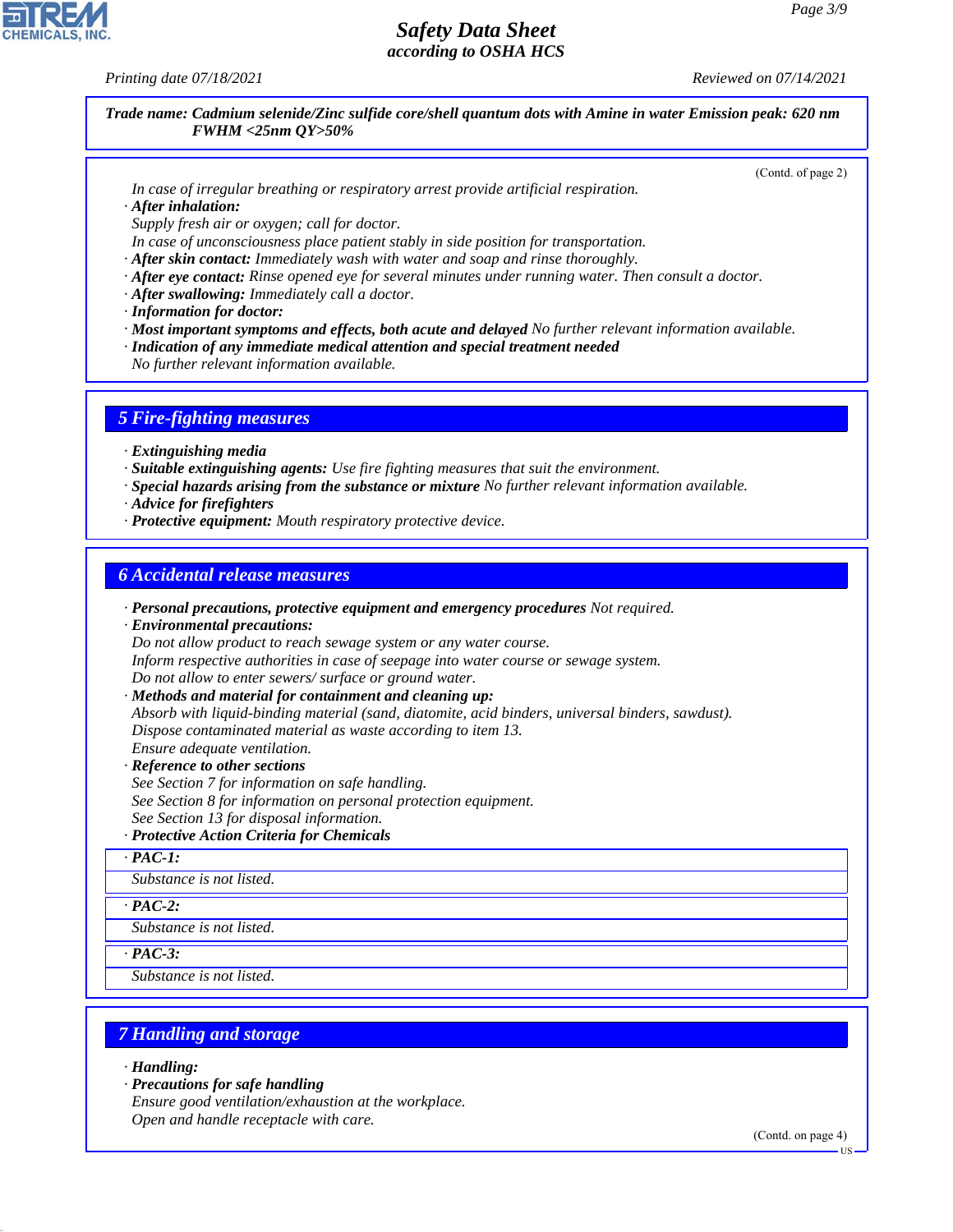*Printing date 07/18/2021 Reviewed on 07/14/2021*

*Trade name: Cadmium selenide/Zinc sulfide core/shell quantum dots with Amine in water Emission peak: 620 nm FWHM <25nm QY>50%*

(Contd. of page 3)

*Prevent formation of aerosols. · Information about protection against explosions and fires: Keep respiratory protective device available.*

- *· Conditions for safe storage, including any incompatibilities*
- *· Storage:*
- *· Requirements to be met by storerooms and receptacles: No special requirements.*
- *· Information about storage in one common storage facility: Not required.*
- *· Further information about storage conditions: Keep receptacle tightly sealed.*
- *· Specific end use(s) No further relevant information available.*

### *8 Exposure controls/personal protection*

*· Additional information about design of technical systems: No further data; see item 7.*

- *· Control parameters*
- *· Components with limit values that require monitoring at the workplace: Not required.*
- *· Additional information: The lists that were valid during the creation were used as basis.*

#### *· Exposure controls*

- *· Personal protective equipment:*
- *· General protective and hygienic measures: Keep away from foodstuffs, beverages and feed. Immediately remove all soiled and contaminated clothing. Wash hands before breaks and at the end of work. Store protective clothing separately. Avoid contact with the eyes and skin.*
- *· Breathing equipment: A NIOSH approved respirator in accordance with 29 CFR 1910.134.*
- *· Protection of hands:*



\_S*Protective gloves*

*The glove material has to be impermeable and resistant to the product/ the substance/ the preparation. Due to missing tests no recommendation to the glove material can be given for the product/ the preparation/ the chemical mixture.*

*Selection of the glove material on consideration of the penetration times, rates of diffusion and the degradation · Material of gloves*

*The selection of the suitable gloves does not only depend on the material, but also on further marks of quality and varies from manufacturer to manufacturer.*

#### *· Penetration time of glove material*

*The exact break through time has to be found out by the manufacturer of the protective gloves and has to be observed.*

*· Eye protection:*



44.1.1

\_R*Tightly sealed goggles*

(Contd. on page 5)

US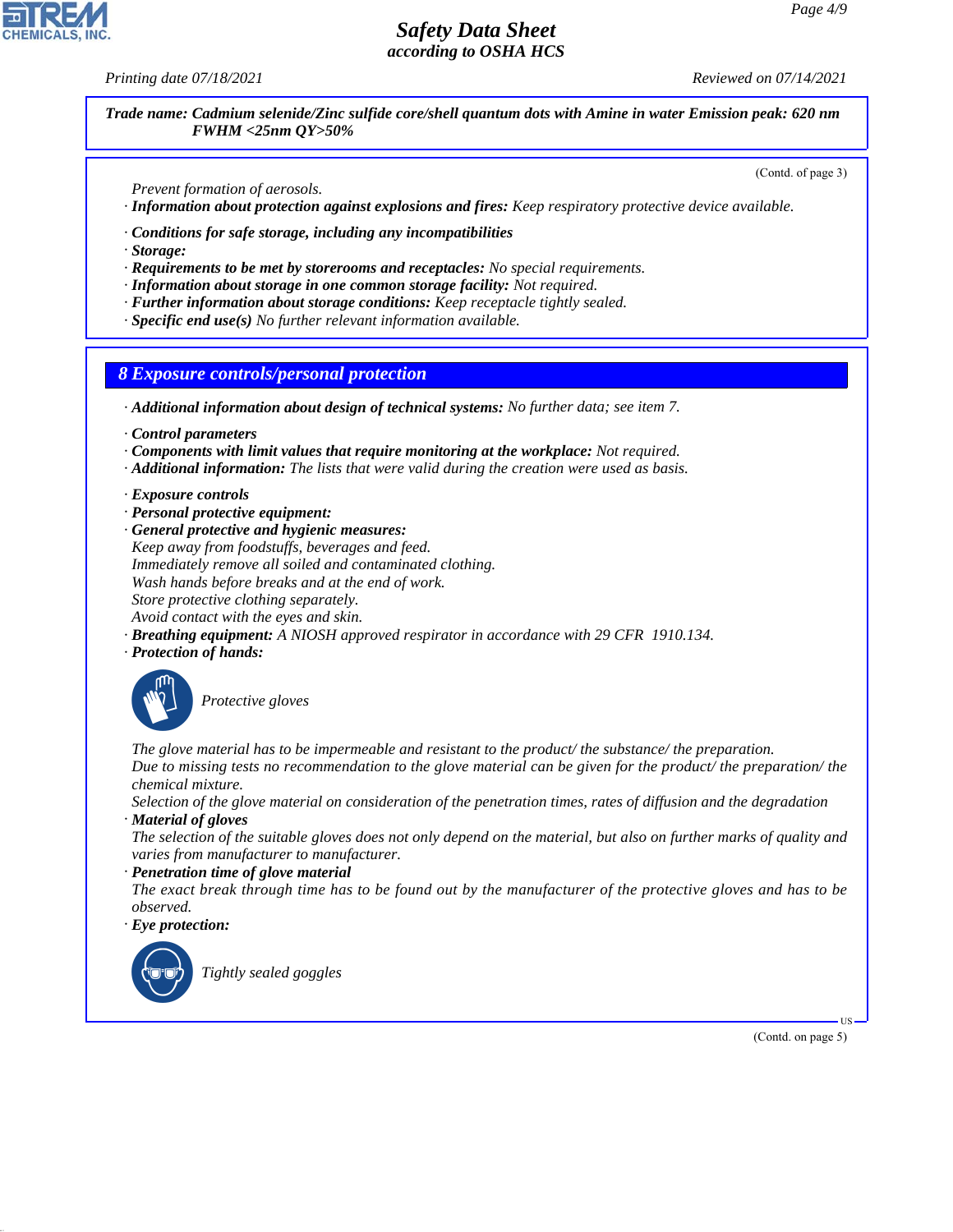$\overline{\mathbf{r}}$ 

**CHEMICALS, INC.** 

*Printing date 07/18/2021 Reviewed on 07/14/2021*

*Trade name: Cadmium selenide/Zinc sulfide core/shell quantum dots with Amine in water Emission peak: 620 nm FWHM <25nm QY>50%*

(Contd. of page 4)

| <b>9 Physical and chemical properties</b>                  |                                               |  |
|------------------------------------------------------------|-----------------------------------------------|--|
| · Information on basic physical and chemical properties    |                                               |  |
| · General Information                                      |                                               |  |
| $\cdot$ Appearance:                                        |                                               |  |
| Form:                                                      | Liquid                                        |  |
| Color:                                                     | Red                                           |  |
| $\cdot$ Odor:                                              | <i><u><b>Odorless</b></u></i>                 |  |
| · Odor threshold:                                          | Not determined.                               |  |
| $\cdot$ pH-value:                                          | Not determined.                               |  |
| Change in condition                                        |                                               |  |
| <b>Melting point/Melting range:</b>                        | Undetermined.                                 |  |
| <b>Boiling point/Boiling range:</b>                        | Undetermined.                                 |  |
| · Flash point:                                             | Not applicable.                               |  |
| · Flammability (solid, gaseous):                           | Not determined.                               |  |
| · Ignition temperature:                                    |                                               |  |
| Decomposition temperature:                                 | Not determined.                               |  |
| $\cdot$ Auto igniting:                                     | Not determined.                               |  |
| · Danger of explosion:                                     | Product does not present an explosion hazard. |  |
| · Explosion limits:                                        |                                               |  |
| Lower:                                                     | Not determined.                               |  |
| <b>Upper:</b>                                              | Not determined.                               |  |
| · Vapor pressure:                                          | Not determined.                               |  |
| $\cdot$ Density:                                           | Not determined.                               |  |
| · Relative density                                         | Not determined.                               |  |
| · Vapor density                                            | Not determined.                               |  |
| $\cdot$ Evaporation rate                                   | Not determined.                               |  |
| · Solubility in / Miscibility with                         |                                               |  |
| Water:                                                     | Not miscible or difficult to mix.             |  |
| · Partition coefficient (n-octanol/water): Not determined. |                                               |  |
| · Viscosity:                                               |                                               |  |
| Dynamic:                                                   | Not determined.                               |  |
| Kinematic:                                                 | Not determined.                               |  |
| · Solvent content:                                         |                                               |  |
| Organic solvents:                                          | $0.0\%$                                       |  |
| <b>VOC</b> content:                                        | 0.0 g/l / 0.00 lb/gl                          |  |
| Solids content:                                            | 100.0%                                        |  |
| $\cdot$ Other information                                  | No further relevant information available.    |  |

# *10 Stability and reactivity*

*· Reactivity No further relevant information available.*

*· Chemical stability*

44.1.1

*· Thermal decomposition / conditions to be avoided: No decomposition if used according to specifications.*

<sup>(</sup>Contd. on page 6)  $-US$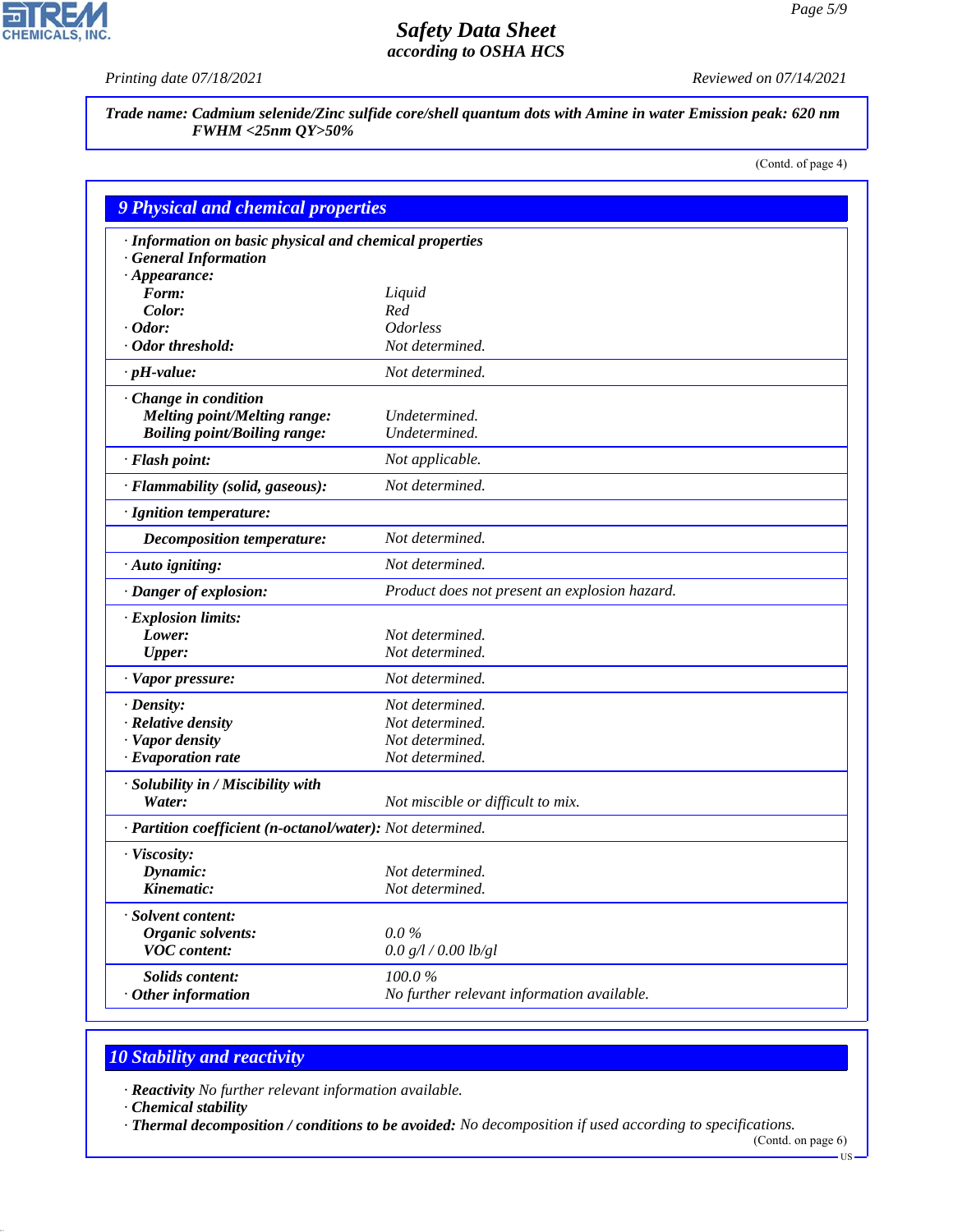*Printing date 07/18/2021 Reviewed on 07/14/2021*

*Trade name: Cadmium selenide/Zinc sulfide core/shell quantum dots with Amine in water Emission peak: 620 nm FWHM <25nm QY>50%*

(Contd. of page 5)

- *· Possibility of hazardous reactions No dangerous reactions known.*
- *· Conditions to avoid No further relevant information available.*
- *· Incompatible materials: No further relevant information available.*
- *· Hazardous decomposition products: No dangerous decomposition products known.*

### *11 Toxicological information*

- *· Information on toxicological effects*
- *· Acute toxicity:*
- *· Primary irritant effect:*
- *· on the skin: Irritant to skin and mucous membranes.*
- *· on the eye: No irritating effect.*
- *· Sensitization: No sensitizing effects known.*
- *· Additional toxicological information:*

*· Carcinogenic categories*

*· IARC (International Agency for Research on Cancer)*

*Substance is not listed.*

*· NTP (National Toxicology Program)*

*Substance is not listed.*

*· OSHA-Ca (Occupational Safety & Health Administration)*

*Substance is not listed.*

## *12 Ecological information*

*· Toxicity*

- *· Aquatic toxicity: No further relevant information available.*
- *· Persistence and degradability No further relevant information available.*
- *· Behavior in environmental systems:*
- *· Bioaccumulative potential No further relevant information available.*
- *· Mobility in soil No further relevant information available.*
- *· Additional ecological information:*
- *· General notes:*
- *Water hazard class 3 (Self-assessment): extremely hazardous for water*

*Do not allow product to reach ground water, water course or sewage system, even in small quantities. Danger to drinking water if even extremely small quantities leak into the ground.*

- *· Results of PBT and vPvB assessment*
- *· PBT: Not applicable.*
- *· vPvB: Not applicable.*
- *· Other adverse effects No further relevant information available.*

### *13 Disposal considerations*

- *· Waste treatment methods*
- *· Recommendation:*

44.1.1

*Must not be disposed of together with household garbage. Do not allow product to reach sewage system.*

(Contd. on page 7) US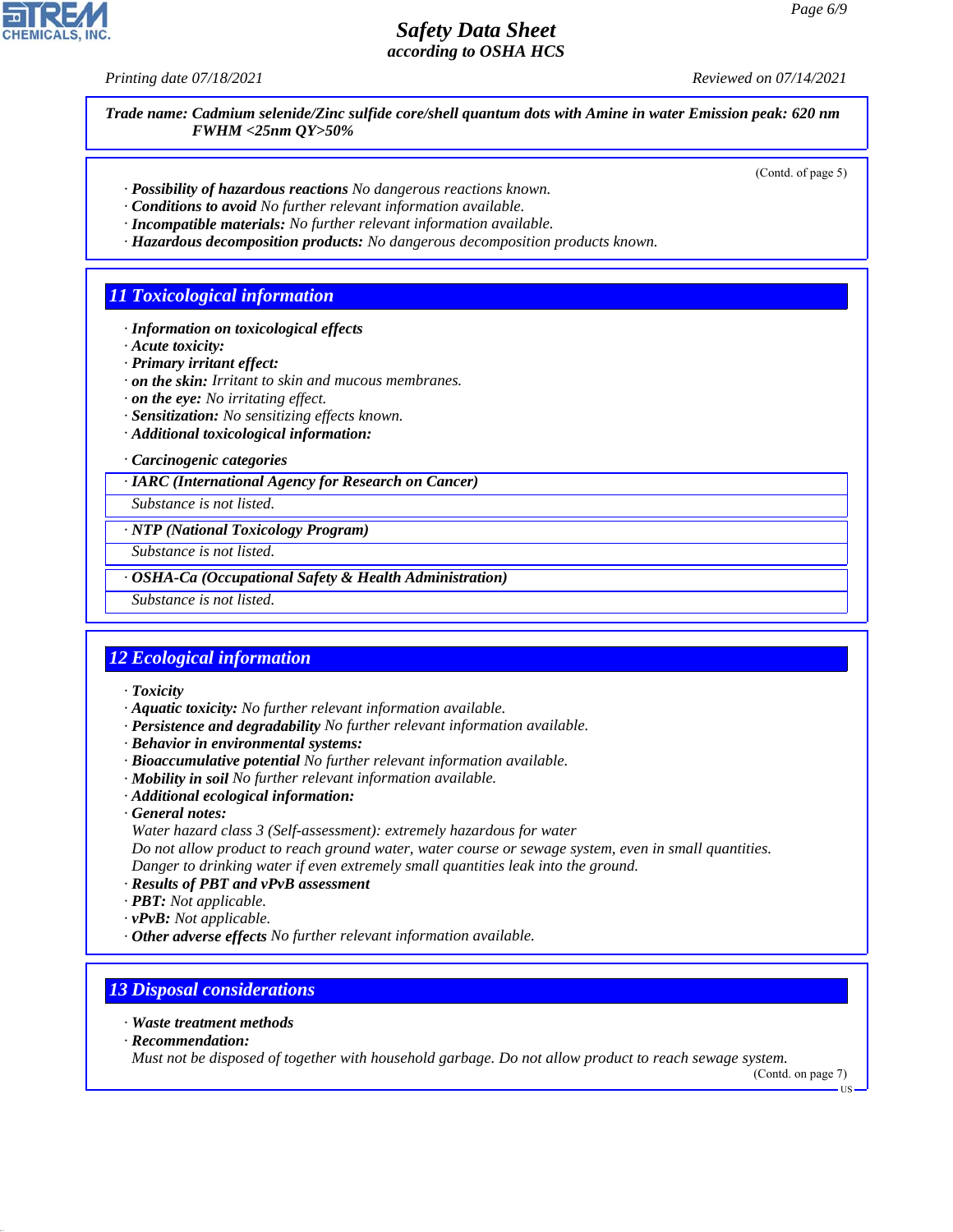CHEMICALS, INC.

*Printing date 07/18/2021 Reviewed on 07/14/2021*

*Trade name: Cadmium selenide/Zinc sulfide core/shell quantum dots with Amine in water Emission peak: 620 nm FWHM <25nm QY>50%*

(Contd. of page 6)

*· Uncleaned packagings:*

44.1.1

*· Recommendation: Disposal must be made according to official regulations.*

| <b>14 Transport information</b>                                                     |                                                                    |
|-------------------------------------------------------------------------------------|--------------------------------------------------------------------|
| $\cdot$ UN-Number<br>· DOT, IMDG, IATA                                              | <b>UN2570</b>                                                      |
| · UN proper shipping name<br>$\cdot$ DOT<br>· IMDG, IATA                            | Cadmium compounds<br><b>CADMIUM COMPOUND</b>                       |
| · Transport hazard class(es)                                                        |                                                                    |
| $\cdot$ DOT                                                                         |                                                                    |
| <b>SEE</b>                                                                          |                                                                    |
| $\cdot$ Class                                                                       | 6                                                                  |
| · Label                                                                             | 6.1                                                                |
| · IMDG, IATA                                                                        |                                                                    |
|                                                                                     |                                                                    |
| · Class                                                                             | 6.1 Toxic substances                                               |
| $-Label$                                                                            | 6.1                                                                |
| · Packing group<br>· DOT, IMDG, IATA                                                | III                                                                |
| · Environmental hazards:<br>· Marine pollutant:                                     | N <sub>O</sub>                                                     |
| · Special precautions for user                                                      | Not applicable.                                                    |
| · EMS Number:<br>· Stowage Category                                                 | $F-A, S-A$<br>A                                                    |
|                                                                                     |                                                                    |
| · Transport in bulk according to Annex II of<br><b>MARPOL73/78 and the IBC Code</b> | Not applicable.                                                    |
| · Transport/Additional information:                                                 |                                                                    |
| $\cdot$ DOT                                                                         |                                                                    |
| <b>Quantity limitations</b>                                                         | On passenger aircraft/rail: 100kg<br>On cargo aircraft only: 200kg |
| $\cdot$ IMDG                                                                        |                                                                    |
| $\cdot$ Limited quantities (LQ)                                                     | $5 \ kg$                                                           |
| $\cdot$ Excepted quantities (EQ)                                                    | Code: E1<br>Maximum net quantity per inner packaging: 30 ml        |
|                                                                                     | Maximum net quantity per outer packaging: 1000 ml                  |

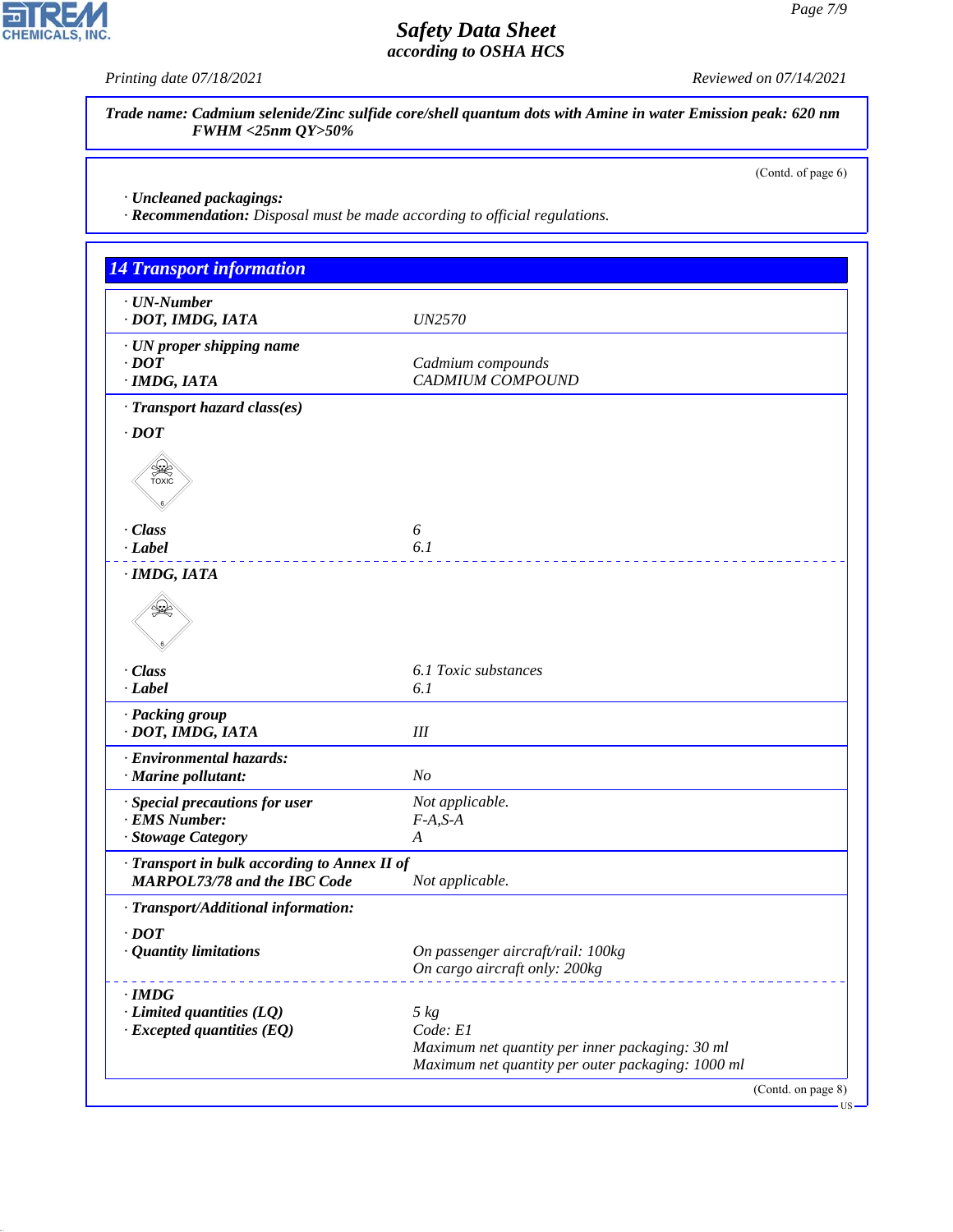

*· GHS label elements*

*The substance is classified and labeled according to the Globally Harmonized System (GHS).*

*· Hazard pictograms*



*· Signal word Danger*

*· Hazard-determining components of labeling:*

*Cadmium selenide/Zinc sulfide core/shell quantum dots with Amine in water Emission peak: 620 nm FWHM <25nm QY>50%*

*· Hazard statements*

44.1.1

*H302+H312 Harmful if swallowed or in contact with skin. H331 Toxic if inhaled.*

(Contd. on page 9)

US



*Printing date 07/18/2021 Reviewed on 07/14/2021*